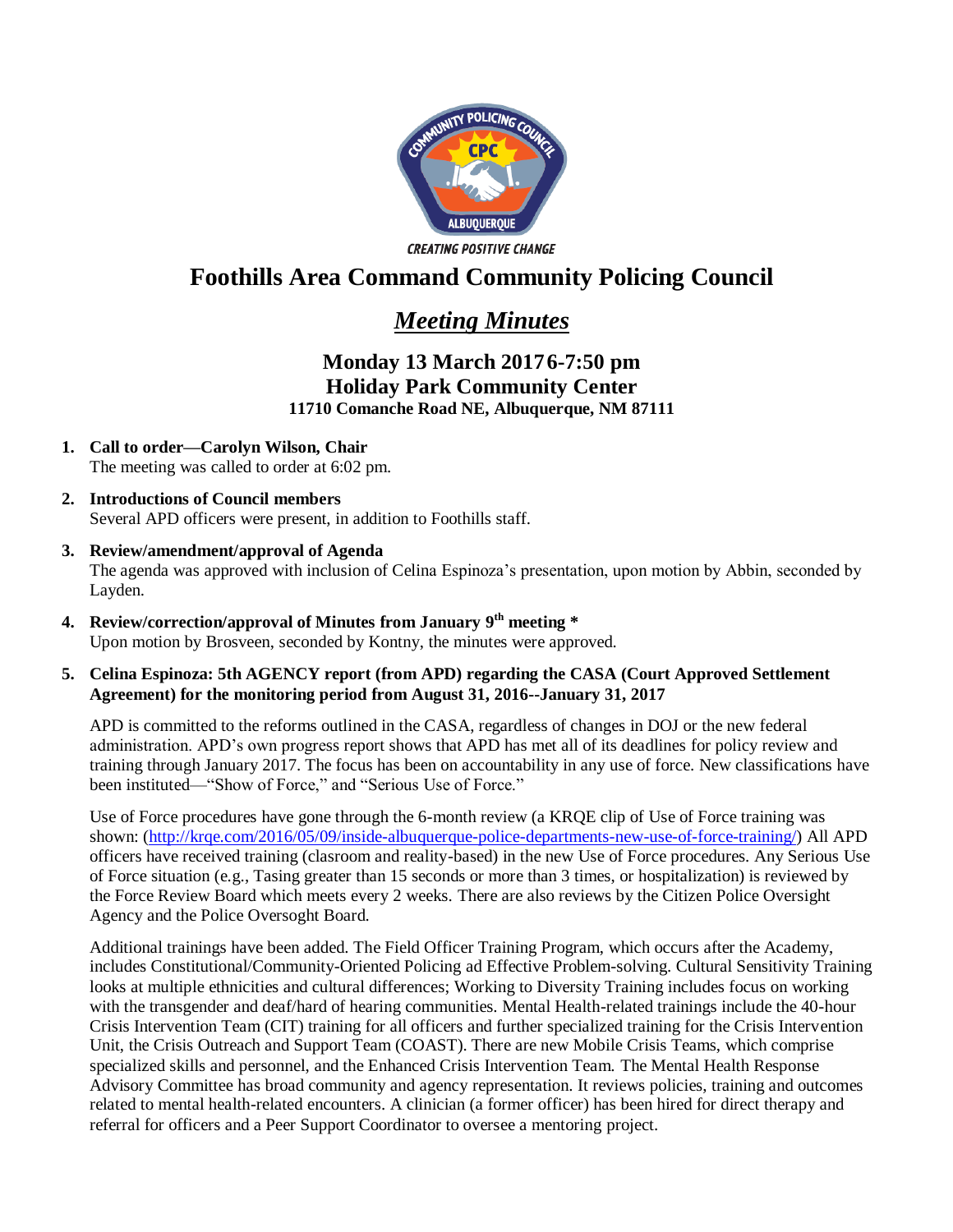The Office of Policy Analysis (OPA) accepts input from the community regarding policy changes. To date, approximately 47% of these have been accepted.

In 2016, there were 93 graduates of the Police Academy—the highest number in several years. Of 1000 allotted positions, currently APD has 844 sworn officers, of which 488 are in the field; the remainder are detectives, in specialized units, etc. (CASA recommends reducing the sergeant/officer ration from 8:1 to 6:1.

The Community Policing Councils were established in Albuquerque prior to the settlement agreement, though the CPCs are included in CASA. The Councils are independent of the City and of APD. Their purpose is to improve communication between citizens and APD. From 2010 to 2016, the number of officer-involved shootings decreased 53%, while the number of individual firearm discharges dropped 72%. There is a new position of Property Crime Specialist.

In response to the statement that officers should be more considerate of older women, whose bones may be brittle, Celina said that the training is attempting to address this issue. Another attendee asked what's been learned. Celina said that hindsight suggests a different, approach in the Boyd case, with more de-escalation. Finally, in response to the assertion that APD practices "catch and release," it was noted that there needs to be better coordination between APD and the DA's office.

NOTE: The presentation itself will be posted on the APD site before the end of March, for public viewing.

#### **6. Crime Prevention and School Safety**

Presenters--Jill Garcia, Crime Prevention Specialist, Foothills Area Command Officer Mick Rael, School Resource Officer

Ms Garcia spoke of the importance of Neighborhood Watch. She said that 20 new Watches have been formed in Foothills, compared with 50 for the city as a whole. She offered to "visit your house or walk your block," to review areas that need attention. Rental properties have their own prevention program. Neighborhood Night Out (2nd Tuesday of August) provides a good opportunity for updating Neighborhood Watch membership. Block captains are the points of contact for Watches. Jill also makes McGruff visits for pre-K through elementary grades. Lt Ferris Simmons spoke of the importance of taking things of value out of vehicles—or certainly out of visibility. She said a burglar would have no qualms breaking a car window to steal \$1.36 in change.

Officer Rael described the goal of the School Resource Officers (SROs), which is to provide maximum protection and peace of mind for everyone within schools, with minimum disruption. He spoke of the relationship between APD and APS. APS has its own sworn officers, who are sworn under the auspices of the County and certified by the State. They do carry weapons. Most are stationed at middle and high schools while some are on patrol. They remain in communication with APD. The APS security officers handle situations inside schools and on school property, while APD School Resource Officers work the areas around schools beyond school property. In each Area Command, the field officers train in the schools within their area, so that they are familiar with the layouts of the schools and are thus able to respond more effectively if and when needed. He noted that by observing and analyzing situations, they have modified the school lockdown procedures, so that students are much less likely to experience anxiety.

### **7. Adjournment**

The meeting was adjourned at 7:50pm upon motion by Layden, seconded by Brosveen.

#### **Next meeting: Monday 10 April 2017 6-7:50 pm Holiday Park Community Center**

#### **Comments or questions:**

| Carolyn Wilson, CPC Chair            | $(505)$ 710-6074 carowilson23@msn.com |
|--------------------------------------|---------------------------------------|
| Doug Brosveen, CPC Vice-Chair        | $(505)$ 263-1022 dbrosveen@msn.com    |
| <b>Philip Crump, CPC Facilitator</b> | $(505)$ 989-8558 philip@pcmediate.com |

#### **ATTENDEES:**

CPC Members: Joseph Abbin